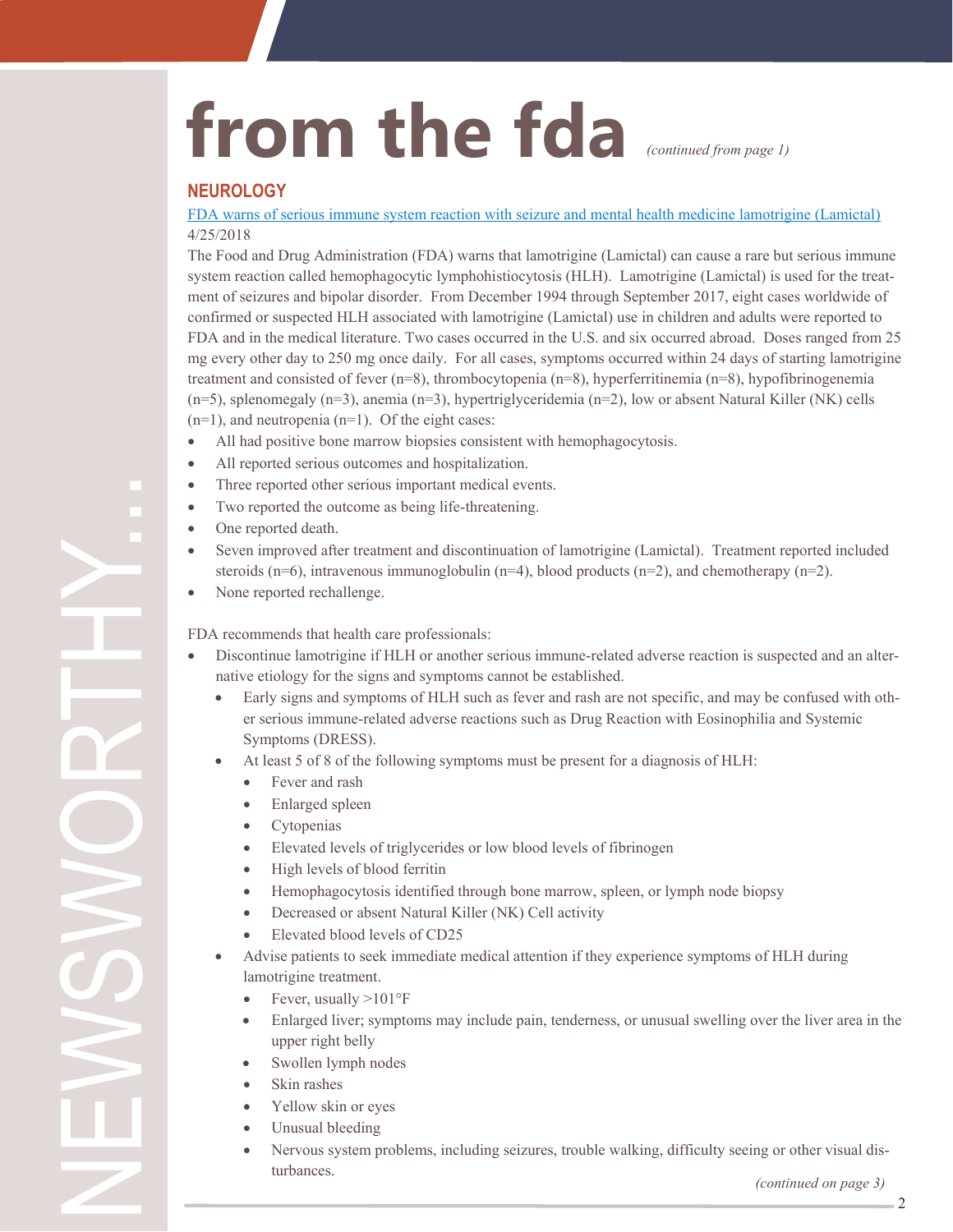**INFECTIOUS DISEASES** 

[FDA review finds additional data supports the potential for increased long](https://www.fda.gov/Drugs/DrugSafety/ucm597289.htm)-term risks with antibiotic clarithromy[cin \(Biaxin\) in patients with heart disease](https://www.fda.gov/Drugs/DrugSafety/ucm597289.htm)

### 2/22/2018

**EXECTIOUS DISEASES**<br> **EXECTIOUS DISEASES**<br> **EXECTIOUS DISEASES**<br> **EXECTIOUS DISEASES**<br> **EXECTION CONTIFICATION**<br> **EXECTION CONTIFICATION**<br> **EXECTION AND IN DISPARENT CONTIFICATION**<br> **EXECTION AND IN DISPARENT CONTIFICATIO** FDA will update clarithromycin's label to warn of an increased mortality risk when used in patients with cardio vascular (CV) disease. This is based on the agency's review of a 10-year follow-up study of a randomized controlled trial that found that a two -week course of clarithromycin increased the risk of cardiovascular death for 3 years, compared with placebo, among patients with stable coronary artery disease. Researchers have not identified a potential reason behind the increased mortality risk. Observational studies examining clarithromycin's effect on patients with or without heart disease offer mixed results. Due to lack of prospective, randomized, and controlled trials with prespecified long -term safety outcome measures following clarithromycin treatment in patients who do not have heart disease and inconsistent results from observational studies, FDA cannot apply findings to patients who do not have heart disease. As such, FDA recommends that health care professionals:

- Weigh the benefits and risks of clarithromycin before prescribing to any patient.
- Consider prescribing other antibiotics for at-risk patients.
- regardless of the medical condition for which they are receiving clarithromycin. Advise patients with CV disease to seek medical attention immediately if they experience signs and symptoms such as chest pain, shortness of breath, pain or weakness in one part or side of their body, or slurred speech

Clarithromycin should only be used when there is a clear clinical indication. Typical uses include upper and lower respiratory tract infections, skin and soft tissue infections and helicobacter pylori infections associated with duode nal ulcers.

### Helping to achieve safe medication use

### *MEDICATION SAFETY IN THE HOME—STORAGE AND DISPOSAL*

### *(continued from page 1)*

unintentional medication poisonings (excluding recreational drug use). Most of these visits (over 80%) were because an unsupervised child found and consumed the medication without adult supervision."

 gency department or hospital? Providing a safe disposal option How many times have you encountered a patient who took a medication they were told to stop, but got confused by the multiple prescriptions bottles in the home and ended up in the emer and education on the importance of removing unneeded medica tions from the home, can help prevent these occurrences. There is a one page flyer on the PBM medication disposal site that you can customize to use in educating our Veterans. On this site you will also find marketing materials and staff education resources. Use these resources to help our Veterans keep the home environment safe!

Helpful Links:

- VHA Directive 1114: [https://www.va.gov/vhapublications/](https://www.va.gov/vhapublications/ViewPublication.asp?pub_ID=3238) [ViewPublication.asp?pub\\_ID=3238](https://www.va.gov/vhapublications/ViewPublication.asp?pub_ID=3238)
- Examples of SOPs, Staff education, Veteran marketing, etc. [https://vaww.cmopnational.va.gov/cmop/PBM/Medication](https://vaww.cmopnational.va.gov/cmop/PBM/Medication%20Disposal%20for%20Patients) [Disposal for Patients](https://vaww.cmopnational.va.gov/cmop/PBM/Medication%20Disposal%20for%20Patients)
- Information on these services for Veterans, as well as medication safety in the home: [https://www.pbm.va.gov/](https://www.pbm.va.gov/vacenterformedicationsafety/vacenterformedicationsafetyprescriptionsafety.asp) [vacenterformedicationsafety/](https://www.pbm.va.gov/vacenterformedicationsafety/vacenterformedicationsafetyprescriptionsafety.asp) [vacenterformedicationsafetyprescriptionsafety.asp](https://www.pbm.va.gov/vacenterformedicationsafety/vacenterformedicationsafetyprescriptionsafety.asp)
- Public Service Announcement developed in partnership with DoD: [https://www.youtube.com/watch?v=77](https://www.youtube.com/watch?v=77-ZbwhVm4s)-[ZbwhVm4s](https://www.youtube.com/watch?v=77-ZbwhVm4s)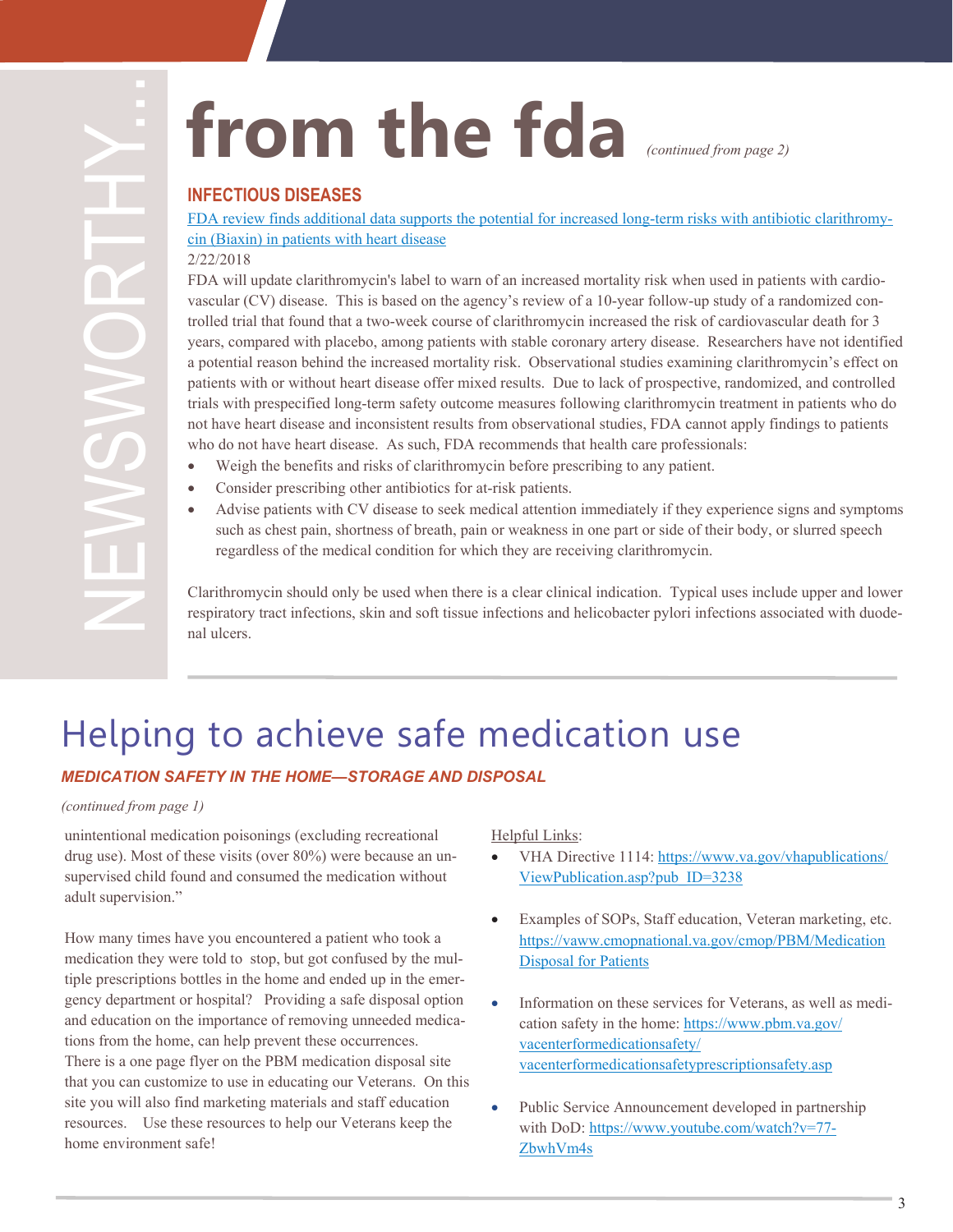### Getting the most from our safety surveillance

### *ADVERSE DRUG EVENT PREVENTABILITY USING VA ADERS: A CASE REPORT*

 *Submitted by: Paul Fina, Pharm.D., PGY-2 Medication Use Safety Resident*

Adverse drug event (ADE) reporting in Veterans Affairs (VA) is a key component of the medication safety surveillance process. The VA Adverse Drug Event Reporting System (VA ADERS) allows VA clinicians to report suspected ADEs at all VA facilities. After reports are submitted, the information is reviewed to identify trends and potentially preventable ADEs, which may reveal opportunities for process improvements. Such is the case with the following example of a potentially preventable ADE reported to VA ADERS.

 resection/colostomy (2012), diverticulosis, anxiety, and COPD. A 71-year old patient reported to the VA emergency department in May due to worsening generalized weakness accompanied by falls, poor appetite, and persistent abdominal pain. The patient's medical history at the time of admission included: HTN, atrial fibrillation, asthma, hyperglycemia, CAD, mitral valve replacement (2001), BPH, gout, rectal adenocarcinoma with He was admitted to the hospital for bradycardia likely secondary to digoxin toxicity, type II NSTEMI, and acute kidney injury. However, his case was made more complicated for providers due to his dual use of both VA and non-VA providers. He was followed more closely by non-VA providers at times, leaving his known medical history incomplete for VA providers.

serum digoxin concentration = 9ng/mL (February - 1.5ng/mL). His elevated labs upon admission included:  $SCr = 1.8mg/dl$ (February - 0.7mg/dl);  $BUN = 73mg/dL$ ;  $K = 6.1mmol/L$ ; and In addition to digoxin 0.25mg daily (the primary suspect drug reported) his medication list included: metoprolol tartrate 50mg twice daily, gabapentin 200mg twice daily, triamterene/ hydrochlorothiazide 37.5/25mg daily, potassium chloride 20mEQ daily, sertraline 200mg daily, simvastatin 40mg daily, albuterol, lorazepam 0.5mg twice daily as needed, indomethacin 25mg twice daily as needed, and melatonin 6mg at bed time as needed. The patient was treated with Digibind in the emergency room prior to being admitted to the ICU, where digoxin, metoprolol, gabapentin, potassium tablets, and indomethacin were discontinued during the patient's hospital stay. His sertraline dose was also decreased. The patient continued to have asymptomatic bradycardia into the 30's while resting or sleeping, but would have an increase in heart rate into the 70's and 80's with exertion. His serum creatinine improved to 1.2mg/dL at discharge.

 ability by using nine questions. These questions aid in the iden-While not all ADEs are preventable, the VA ADERS report template allows clinicians to evaluate an event for potential preventtification of factors contributing to the ADE occurrence or po-

 most beneficial impact. The nine preventability questions from tential considerations in the selection, ordering, or monitoring of the medication. If relevant information was available prior to the event occurring, these questions help to isolate where within the medication process that information could have made the VA ADERS were answered as follows:

| <b>Preventability Questions</b>                                                                                                                              | <b>Answers</b> |
|--------------------------------------------------------------------------------------------------------------------------------------------------------------|----------------|
| 1. Was the drug involved considered appropriate for the<br>patient's clinical condition?                                                                     | <b>NO</b>      |
| 2. Was the dose, route, or frequency of administration ap-<br>propriate for the patient's age, weight, or disease<br>state?                                  | <b>NO</b>      |
| 3. Was required therapeutic drug monitoring or other neces-<br>sary laboratory test(s) performed?                                                            | <b>YFS</b>     |
| 4. Were adjustments in therapy made based on drug moni-<br>toring or available lab results?                                                                  | <b>YES</b>     |
| 5. Was there a history of allergy or previous reactions to the<br>drug or drug class that was severe or would indicate the<br>drug should not be used again? | <b>NO</b>      |
| 6. Was a drug interaction involved in the reaction?                                                                                                          | <b>NO</b>      |
| 7. Was a critical serum drug level (or laboratory monitoring<br>test) documented prior to the reaction or event occur-<br>ring?                              | N/A            |
| 8. Was poor compliance involved in the reaction (missed<br>dose, late doses)?                                                                                | <b>NO</b>      |
| 9. Was hypercompliance involved in the reaction (taking<br>more than prescribed)?                                                                            | <b>NO</b>      |

### **Discussion**

NICE guidelines. $2-6$  2) The Beers Criteria, a resource listing After evaluating the reporter's answers to the 9 preventability questions, questions one, two, and seven indicate this digoxin ADE was possibly preventable. 1) Study results regarding the morbidity and mortality rates of digoxin for atrial fibrillation have been mixed, but there are good appropriate alternatives to digoxin as first line therapy for atrial fibrillation according the potentially inappropriate medication use in older adults, includes digoxin 0.25mg daily, the primary suspect drug.<sup>7</sup> He was also on indomethacin and lorazepam (Beer's Criteria medications), and the patient had worsening kidney function, which may have had synergistic contribution to the patient's hospitalization. 7) Although marked as N/A, the patient last had his serum creatinine and digoxin levels checked in February. The patient then had a dramatic change in his clinical condition in a short period of time. Some of the lessons learned from this case include:

- Each dispensed/prescribed medication should have an appropriate therapeutic indication listed in the patient's chart.
- A patient's medical history is often incomplete. Many patients are co-managed by non-VA providers, poor historians, or lost to follow-up for a period of time.
- A patient's medication regimen should change as their clinical status changes. For example, reduce medication doses